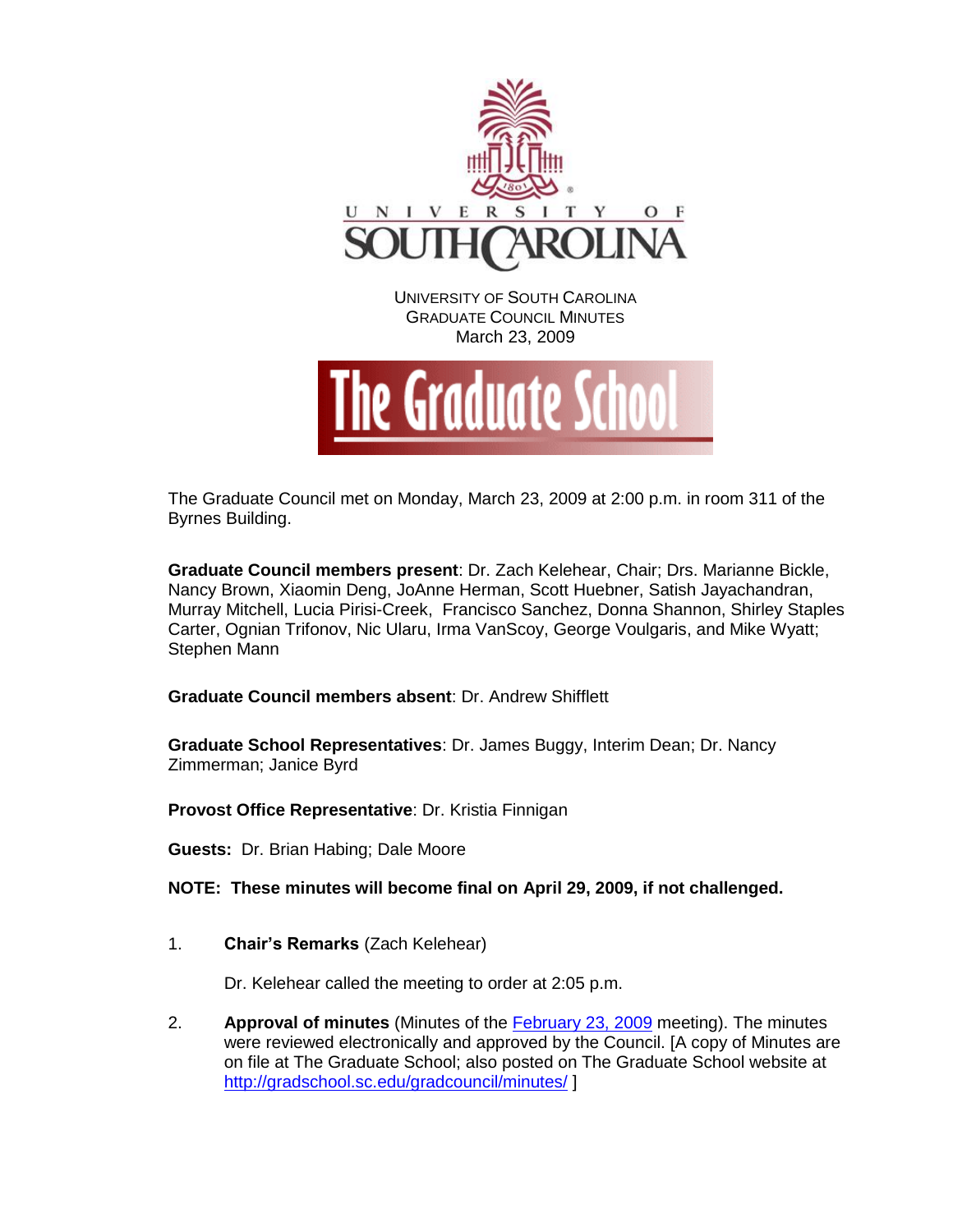## 3. **Report of the Academic Policy and Practices Committee** (Zach Kelehear)

Dr. Kelehear reported on the Academic Policy and Practices Committee's special meeting of the Graduate Faculty held on February 25, 2009 at 2:00 p.m. in the Russell House Theatre. At this meeting, Graduate Faculty members responded to the *[Provost's Task Force Report on the Role of the](http://www.gradschool.sc.edu/facstaff/RoleofUSCGraduateSchool.pdf)  [Graduate School](http://www.gradschool.sc.edu/facstaff/RoleofUSCGraduateSchool.pdf)*. Dr. Kelehear advised the Council that the Academic Policies and Practices Committee is still compiling Graduate Faculty comments, but a handout with comments received thus far was given to the Council. Dr. Kelehear had Dr. Zimmerman a copy of the compiled comments to departments soliciting review and additional comments to ensure that all Graduate Faculty has had an opportunity to comment.

## **APPROVED**

The following recommendation was made by the Academic Policy and Practices Committee to Graduate Council:

The charge of the Academic Policies and Practices Committee is to study, review, and propose policies and practices regarding academic policies and regulations of the Graduate School. The topics and policies for consideration and/or review may arise during deliberations of the Graduate Council or its committees, or may be referred to the Committee by the Provost, the Dean of the Graduate School, the Graduate Faculty, or individual graduate faculty members. The Committee makes recommendations to the Dean of the Graduate School or to the Graduate Council as appropriate. [It has been the Council's practice for some years for the immediate past chair of the Graduate Council to chair this committee.] The vice chair of the Graduate Council shall chair the Academic Policies and Practices Committee and the immediate past chair of the Graduate Council shall serve as a member of the committee.

The Council voted and approved the change to the *Graduate Council Manual*.

## 4. **Report of the Interim Dean of The Graduate School** (James Buggy)

- Dr. Buggy informed the Council of two workshops that were held for Graduate Directors and their administrative staff to review features of the application and admission processing systems as well as a workshop for students on Electronic Thesis & Dissertation (ETD) submission process. These workshops were well received.
- Dr. Buggy reported on a recent international graduate student recruiting trip in Washington, D.C. and New York. Dr. Buggy was joined by Alexandra Rowe (English Program for Internationals) and Scott King (Admissions) during Spring Break (March 8 – March 13, 2009). Dr. Buggy advised the committee that the agencies and embassies expressed an interest in a conditional admissions process that would guarantee admission to a graduate program for international graduate students if they enrolled in and successfully completed the English Program for Internationals.

In addition, they ask the Graduate School to consider:

 $\circ$  that the TOEFL be waived for international graduate students that complete the English Program for Internationals (EPI). Undergraduate admissions already waive the TOEFL score in this instance.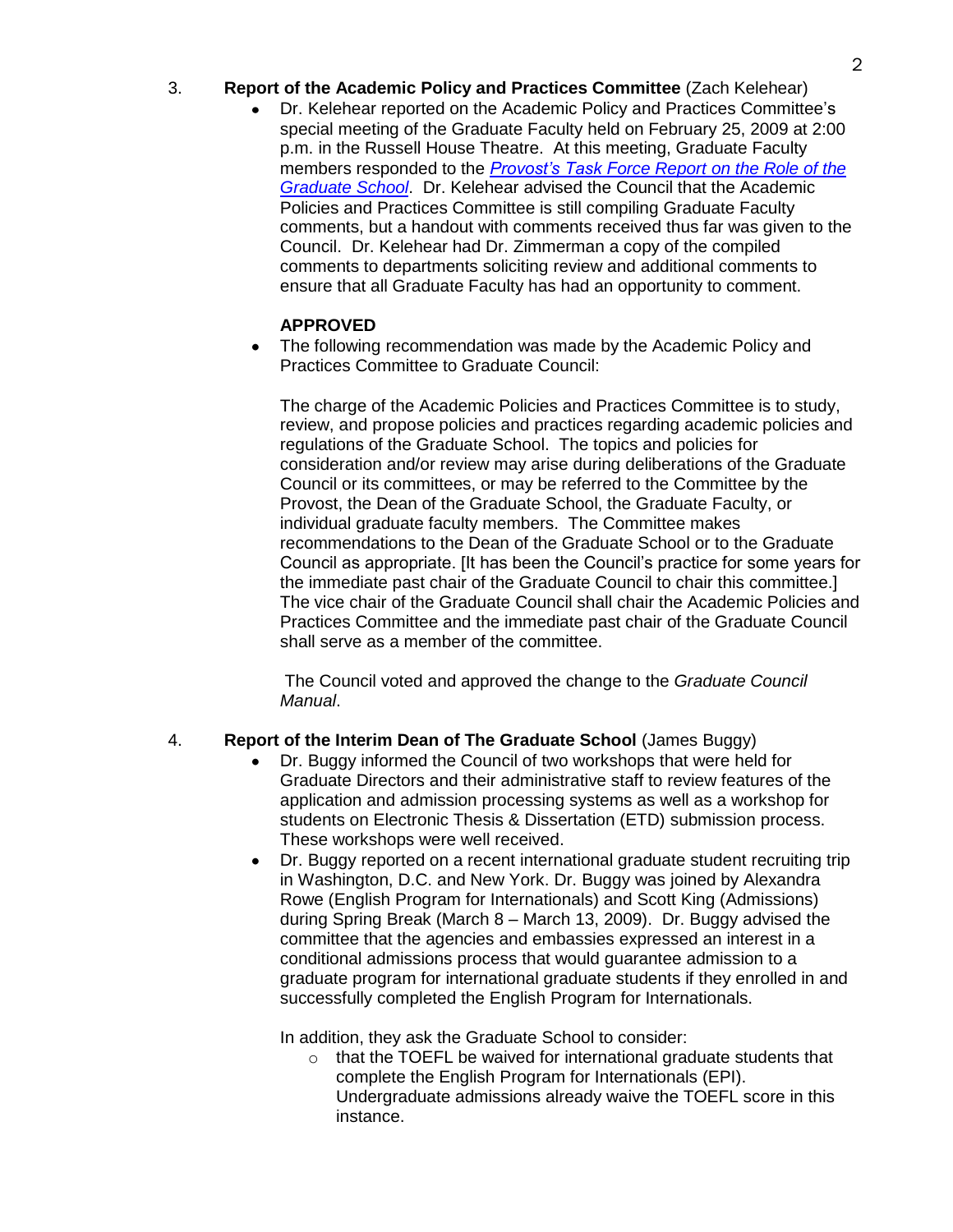- $\circ$  that students in the EPI be granted a conditional graduate admission contingent on later successful score on GRE. Dr. Buggy advised the agencies that last year EPI and Graduate School instituted a program with the Career Center that provides EPI students with a class for GRE preparation.
- Dr. Buggy reminded the Council that Graduate Student Day is soon approaching. It will be held on April 03, 2009 in the Russell House. The website [\(http://gradschool.sc.edu/gsd/\)](http://gradschool.sc.edu/gsd/) has been updated with the presentation schedule (two schedules: poster and oral). Dr. Ularu expressed that last year some theatre student's participated and were promised to be refunded for expenses they undertook, but it took much time and effort for the students to receive their reimbursements. Because of this, Dr. Ularu feels many of the theatre students have opted to not participate. Dr. Buggy advised the Council that a draft of the Awards Ceremony program was sent to each unit to proof. Once approved, it will be sent to the printers.

Dr. Buggy informed the Council that this year lunch will not be served due to budget cuts, but the traditional judge's breakfast will be expanded to include participants. Dr. Marianne Bickle advised Dr. Buggy that she and her college (College of Hospitality, Retail, and Sport Management) will assist with the cost of the breakfast.

## 5. **Report of the Associate Dean / Secretary of the Graduate Council** (Nancy Zimmerman)

- Dr. Zimmerman advised the Council that several Council members will be leaving Graduate Council next year and provided a handout illustrating the vacant seats. Dr. Zimmerman explained that the process of appointing and nominating new Council members has begun. Information will be sent to Graduate Directors at the end of the week.
- Dr. Zimmerman relayed to the Council to inform their academic units that the Program Coordinators within the Graduate School are willing to conduct and create any training necessary to aid the departments on topics such as ETD, IMS, EMAS, and programs of studies for new and existing employees. The department should merely contact the coordinator to request training.
- Dr. Zimmerman informed the Council that the Spring Graduate Directors meeting will be held on April  $15<sup>th</sup>$  at 1:30 p.m. in the Russell House Theatre. Dr. Zimmerman advised the Council to inform the Graduate School of any agenda items they would like added to the schedule. Dr. Zimmerman included that Dr. Buggy will be including CollegeNet as an agenda item and he'll be requesting that departments review their online supplemental applications to advise the Graduate School of any corrections needed due to an upcoming yearly update to the system this summer.

## 6. **Report of the Graduate Student Association Representative** (Stephen Mann)

Mr. Mann advised the Council that currently the Graduate Student Association (GSA) is voting for next year's officers through Blackboard. The process will end on Wednesday (March 25, 2009). After this process is complete, the GSA representative for the Graduate Council to serve next year will be determined.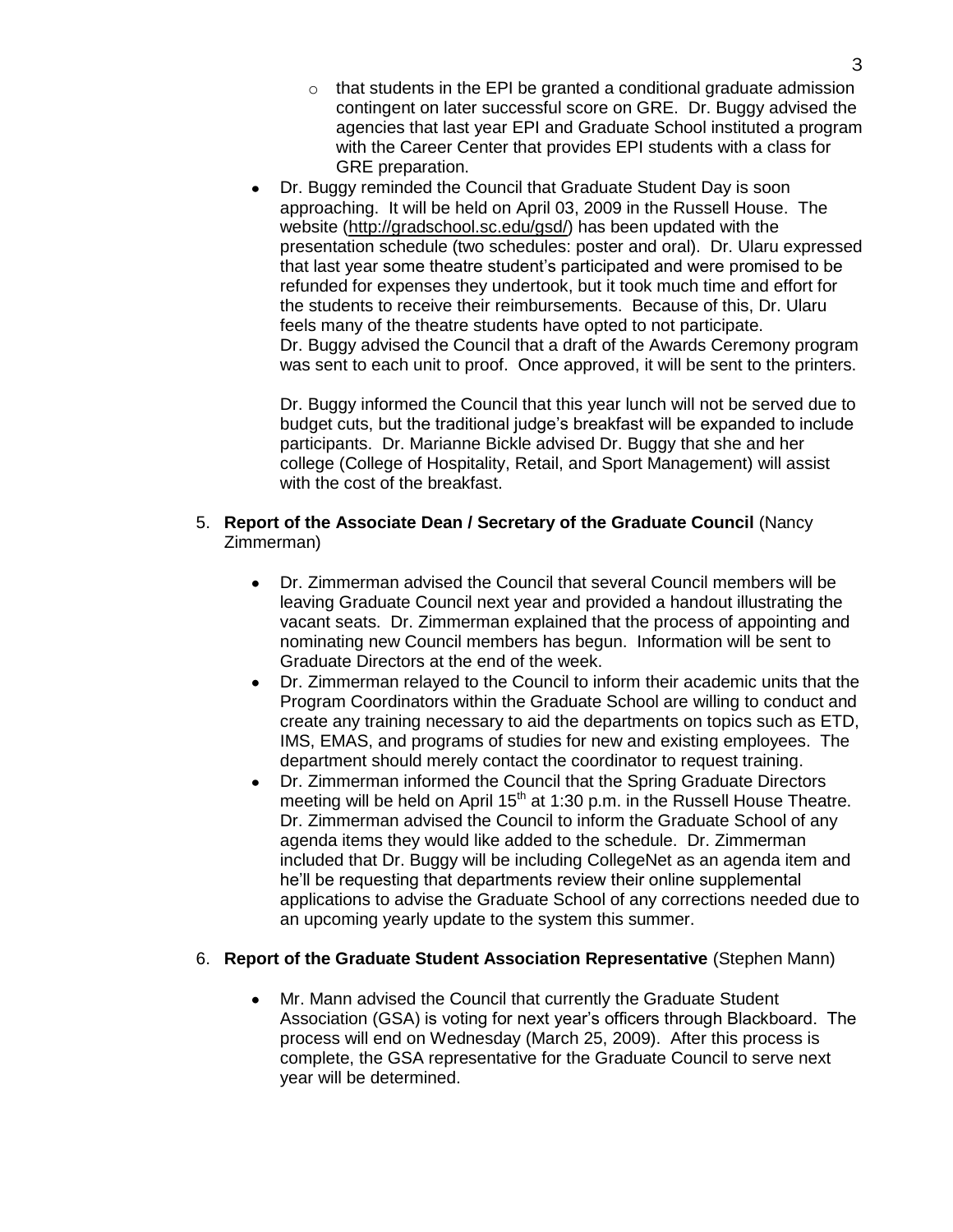## 7. **Other Committee Reports**

## **Program Review Committee** (Brian Habing)

- Dr. Habing reported on the progress of the Program Review Committee's charge to explore and devise an additional level of term appoint to Graduate Faculty. An initial proposal has been developed as a working document to allow a department to vote among their graduate faculty members to nominate someone to a term appointment as a special member of the graduate faculty for a designated period of time, currently suggested as six years. Upon the expiration of the term appointment, the faculty member would be eligible for renomination or reappointment. Privileges within these six years might allow the special graduate faculty member to:
	- o direct theses and dissertations without a co-director;
	- o participate in graduate student committees (subject to unit restrictions);
	- o serve on Graduate Council or its committees (no more than 1/3 of the Council can be Term Appointees);
	- o vote on matters coming before the Graduate School faculty; and
	- o teach 500-700 level courses as assigned by their department.

The granting of a special graduate faculty term appointment would be by vote of the council, subject to its procedures and criteria, and nomination would be based on the candidate's scholarly credentials, involvement in the graduate academic affairs of the nominating department (such as teaching of graduate courses, serving as a member of thesis or dissertation committees, serving on committees overseeing the department's academic programs), and expected continual appointment at USC.

Dr. Habing asked the Council if the committee should continue developing the draft. The Council voted to continued work and review of the proposed with 13 voting in full support of the proposal, 0 voting completely opposed, and 4 voting mixed support but willing to continue exploration. Dr. Habing and the Program Review Committee will continue creating the proposal.

8. **Report of the Committee on 500/600 Level Courses, Distance Education, and Special Courses** (Nancy Zimmerman)

## **500-600 Level Courses:**

Faculty Senate Committee on Curricula and Courses met on March 6, 2009.

No additional action taken on course proposals returned to units after the October 17, 2008 or November 14, 2008 meetings – no revisions received from units: ARAB 580 - new ECHE 573 - new ENHS 664 - title and description

Approvals: ENVR 501 - new

Not approved: ACCT 506 – new – returned to unit for revisions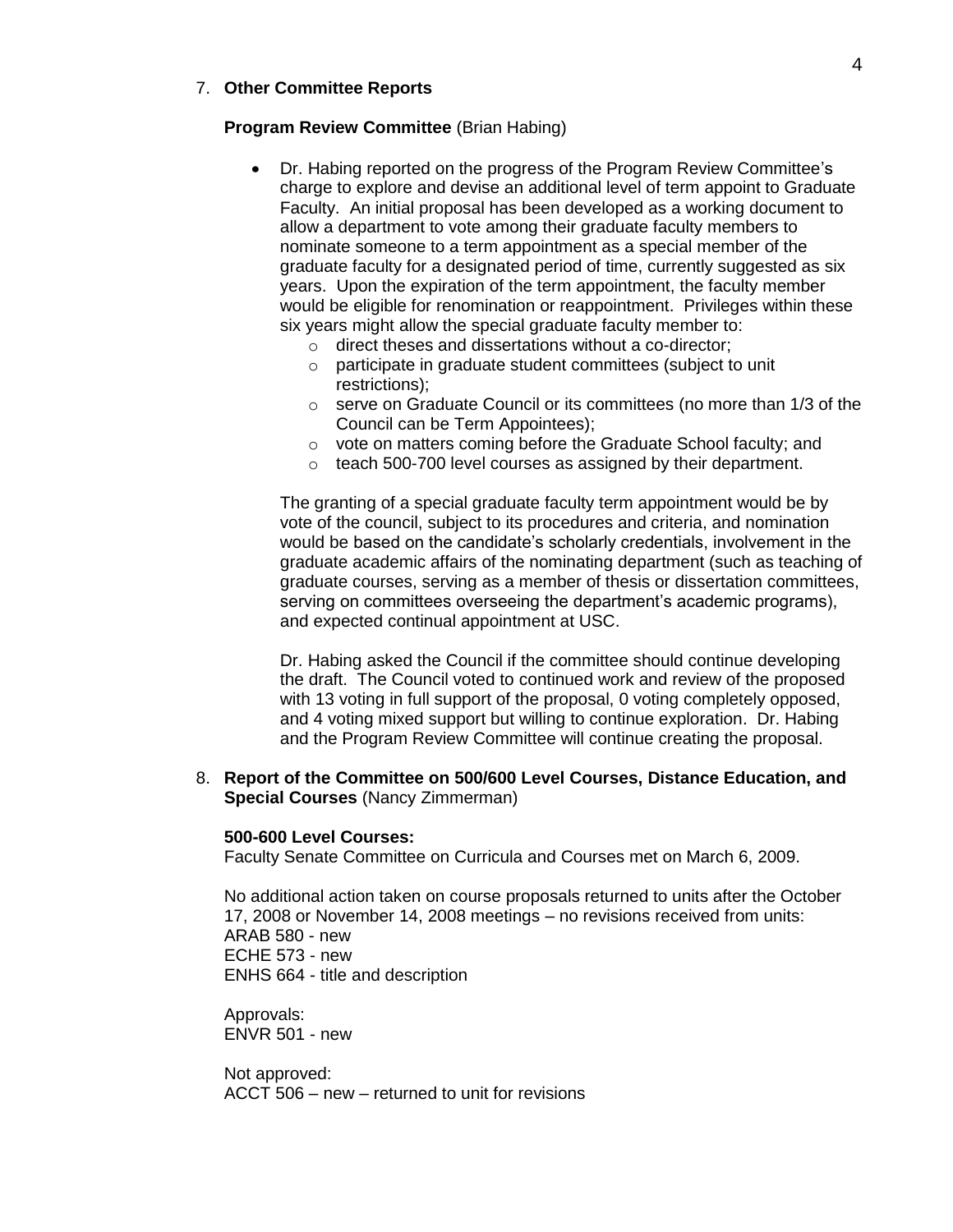The next meeting of the Committee on Curricula and Courses will be held April 10, 2009 at 1:30 PM.

## **TIP Approvals:**

EMCH 881 SLIS 797

## **Special Topics Graduate Course Request Approvals Fall 2009:**

| <b>BIOL 599G</b> | ENHS 793A        |
|------------------|------------------|
| <b>BMEN 589A</b> | GERM 598H        |
| CSCE 590B        | MUSC 744H        |
| <b>EMCH 792C</b> | PSYC E589B       |
| ENGL 650P        | <b>PSYC 589D</b> |
|                  |                  |

**Special Topics Graduate Request Approvals Maymester 2009:**

| ENVR 700M | SPTE 590M |
|-----------|-----------|
| SOCY 598N | TSTM 590M |

## **Special Topics Graduate Request Approvals Summer I 2009:**

MUSC 744A TSTM 590D SLIS J797W

**Special Topics Graduate Request Approvals Summer II 2009:**

| EXSC 755K | <b>MUSC 554S</b> |
|-----------|------------------|
| MUSC 554T | MUSC 744C        |

## 9. **Fellowships Committee** (James Buggy)

 $\bullet$ Dr. Buggy advised the Council that the Fellowships Committee has been working consciously when selecting recipients of the awards taking consideration the size of the department and the number of continuing awards as well as the departmental ranking of the nominees received.

Dr. Buggy informed the Council that the deadline for the third round review is Friday, March 27, 2009. Information regarding the scholarships and fellowships are posted on the Graduate School website at [http://gradschool.sc.edu/support/.](http://gradschool.sc.edu/support/)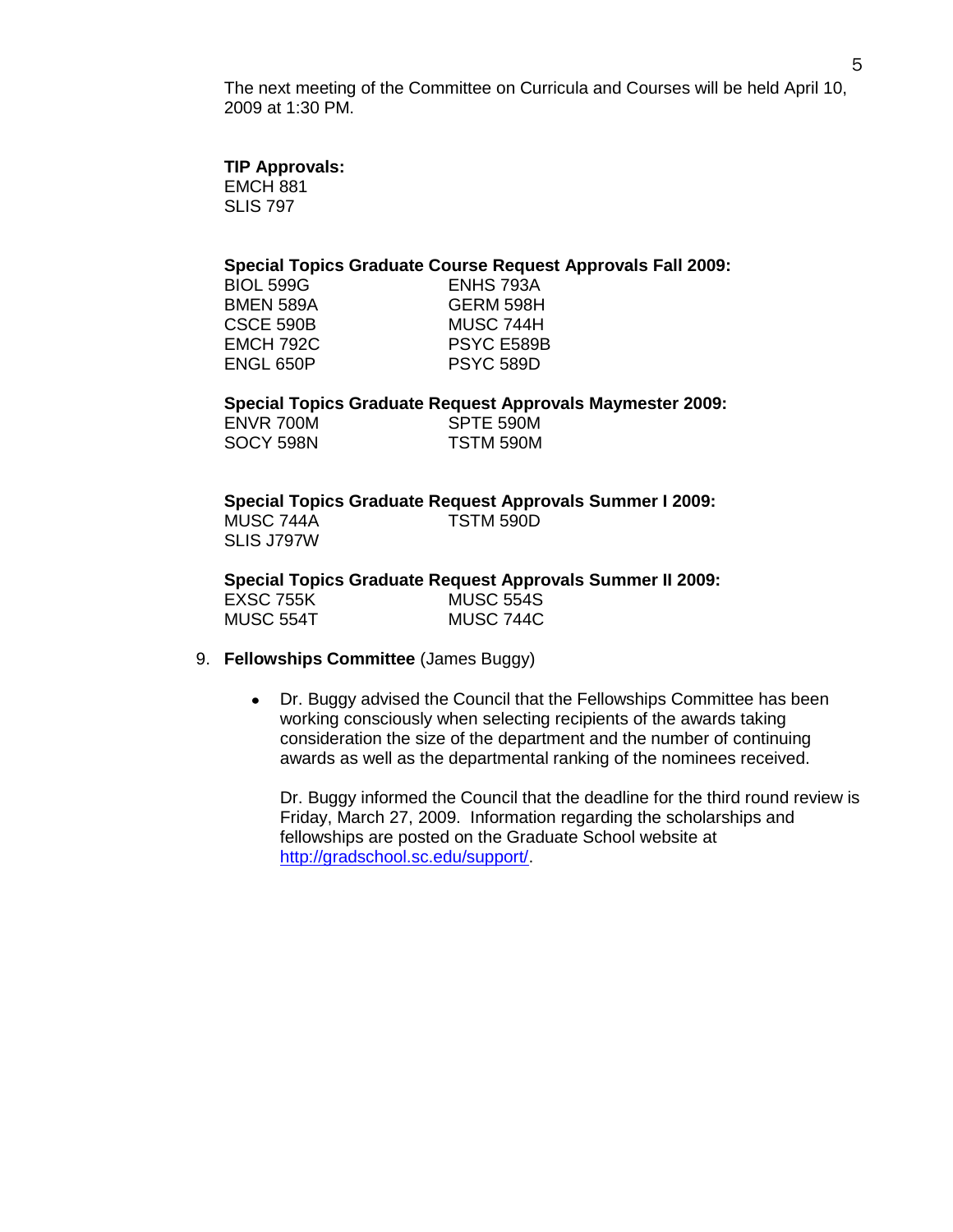10. **Report of the Humanities, Social Sciences, Education, and Related Professional Programs Committee** (Murray Mitchell)

## **COLLEGE OF ARTS AND SCIENCES**

## *Languages, Literatures, and Cultures*

Course Change Proposal: **APPROVED**

- **From: CPLT 700** [Proseminar in Comparative Literature \(1\)](http://gradschool.sc.edu/gradcouncil/curricula/CCP%20CPLT%20700.pdf) Introduction to methods and topics of comparative literature.
- **To: CPLT 700** Proseminar in Comparative Literature (3) Introduction to the study of comparative literature at the graduate level, including training in style sheets, research methods and theories, and practice in writing about literature in diverse formats.

[Effective: Fall 2009]

New Course Proposal: **APPROVED**

**ARAB 777** [Supervised Instruction in Teaching Foreign](http://gradschool.sc.edu/gradcouncil/curricula/NCP%20ARAB%20777.pdf)  [Languages in College](http://gradschool.sc.edu/gradcouncil/curricula/NCP%20ARAB%20777.pdf) (0)

Supervised direction of foreign language teaching in college. Required of all graduate assistants who are teaching. This course will not count toward the MA or PhD degree.

Enrollment Information: Pass/Fail [Effective: Fall 2009]

New Course Proposal: **APPROVED** 

**CHIN 777** [Supervised Instruction in Teaching Foreign](http://gradschool.sc.edu/gradcouncil/curricula/NCP%20CHIN%20777.pdf)  [Languages in College \(0\)](http://gradschool.sc.edu/gradcouncil/curricula/NCP%20CHIN%20777.pdf)

Supervised direction of foreign language teaching in college. Required of all graduate assistants who are teaching. This course will not count toward the MA or PhD degree.

Enrollment Information: Pass/Fail [Effective: Fall 2009]

### New Course Proposal: **APPROVED**

**CLAS 777** [Supervised Instruction in Teaching Foreign](http://gradschool.sc.edu/gradcouncil/curricula/NCP%20CLAS%20777.pdf)  [Languages in College \(0\)](http://gradschool.sc.edu/gradcouncil/curricula/NCP%20CLAS%20777.pdf) Supervised direction of foreign language teaching in college.

Required of all graduate assistants who are teaching. This course will not count toward the MA or PhD degree.

Enrollment Information: Pass/Fail [Effective: Fall 2009]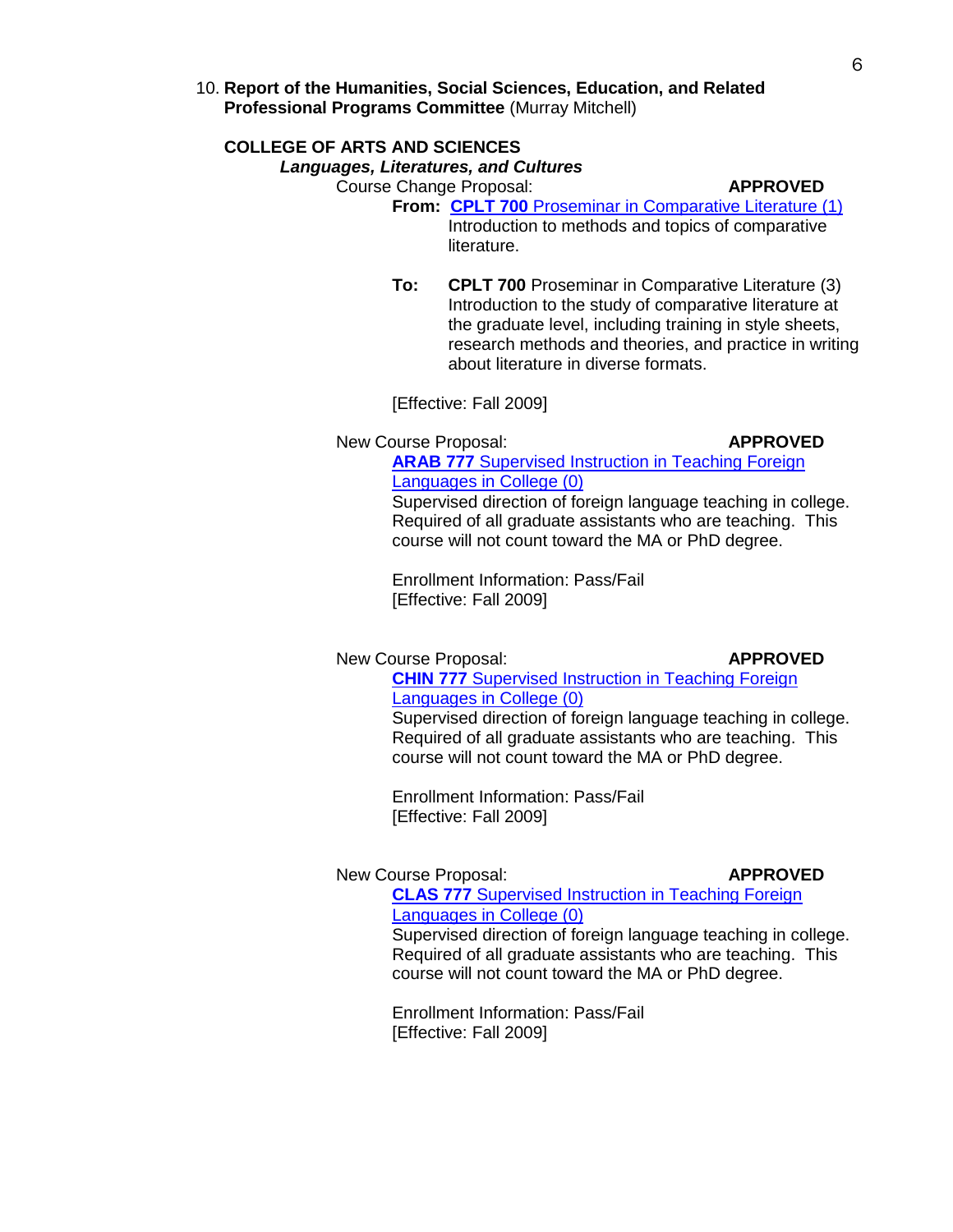New Course Proposal: **APPROVED**

**CPLT 777** [Supervised Instruction in Teaching Foreign](http://gradschool.sc.edu/gradcouncil/curricula/NCP%20CPLT%20777.pdf)  [Languages in College \(0\)](http://gradschool.sc.edu/gradcouncil/curricula/NCP%20CPLT%20777.pdf)

Supervised direction of foreign language teaching in college. Required of all graduate assistants who are teaching. This course will not count toward the MA or PhD degree.

Enrollment Information: Pass/Fail [Effective: Fall 2009]

New Course Proposal: **APPROVED** 

**JAPN 777 Supervised Instruction in Teaching Foreign** [Languages in College](http://gradschool.sc.edu/gradcouncil/curricula/NCP%20JAPN%20777.pdf) (0) Supervised direction of foreign language teaching in college.

Required of all graduate assistants who are teaching. This course will not count toward the MA or PhD degree.

Enrollment Information: Pass/Fail [Effective: Fall 2009]

New Course Proposal: **APPROVED**

**RUSS 777** [Supervised Instruction in Teaching Foreign](http://gradschool.sc.edu/gradcouncil/curricula/NCP%20RUSS%20777.pdf)  [Languages in College](http://gradschool.sc.edu/gradcouncil/curricula/NCP%20RUSS%20777.pdf) (0)

Supervised direction of foreign language teaching in college. Required of all graduate assistants who are teaching. This course will not count toward the MA or PhD degree.

Enrollment Information: Pass/Fail [Effective: Fall 2009]

## *Political Science*

## Course Change Proposal: **APPROVED**

**From: POLI 700** [The Teaching of Political](http://gradschool.sc.edu/gradcouncil/curricula/CCP%20POLI%20700.pdf)  [Science/International Studies \(1\)](http://gradschool.sc.edu/gradcouncil/curricula/CCP%20POLI%20700.pdf)

> A review of teaching techniques and problems in the fields of political science and international studies.

Enrollment Information: Pass/Fail

**To: POLI 700** The Political Science Discipline and Profession (3)

> Examines political science as a profession and discipline, reviews teaching techniques and issues, and develops dissertation and original research proposals.

Enrollment Information: Standard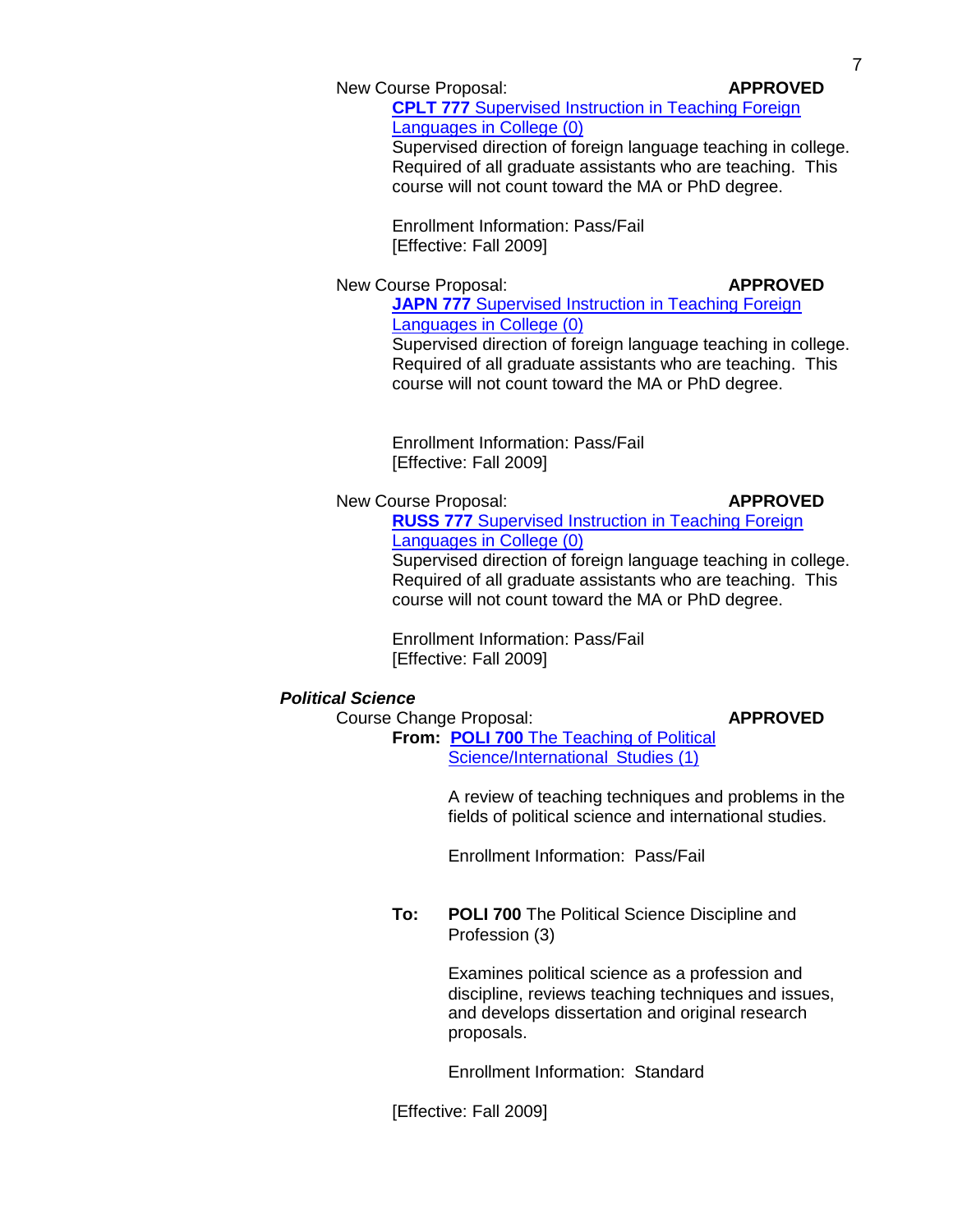## *Theatre and Dance*

New Course Proposal: **APPROVED** 

**THEA 701** [Research Methodology \(1\)](http://gradschool.sc.edu/gradcouncil/curricula/NCP%20THEA%20701.pdf)

Introduction to research methods, sources, and practices for graduate work in theatre and theatre studies. Concentration on preparing for paper writing and thesis production

[Effective: Fall 2009]

## **COLLEGE OF EDUCATION** *Department of Educational Studies*

### Course Change Proposal: **APPROVED**

**From: EDCE** [807 Advanced Career Development](http://gradschool.sc.edu/gradcouncil/curricula/CCP%20EDCE%20807.pdf) (3)

Theories of career development and career decision making. Critique of career development programs in institutions and agencies.

Prereq: EDCE 707 and consent of the department

**To: EDCE** 807 Advanced Career Development (1-3)

Theories of career development and career decision making. Critique of career development programs in institutions and agencies. Students may repeat the course for up to a total of 3 credit hours.

Prereq: EDCE 707 and permission of the department

[Effective: Fall 2009]

Course Change Proposal: **APPROVED From: EDCE** [879 Group Counseling Practicum](http://gradschool.sc.edu/gradcouncil/curricula/CCP%20EDCE%20879.pdf) (3)

> Supervised experience in group counseling. Contact department for application deadline.

Prereq: EDCE 704 and EDCE 802 or consent of instructor

**To: EDCE** 879 Group Counseling Practicum (1-3)

Supervised experience in group counseling. Students may repeat the course for up to a total of 3 credit hours.

Prereq: EDCE 802 and permission of instructor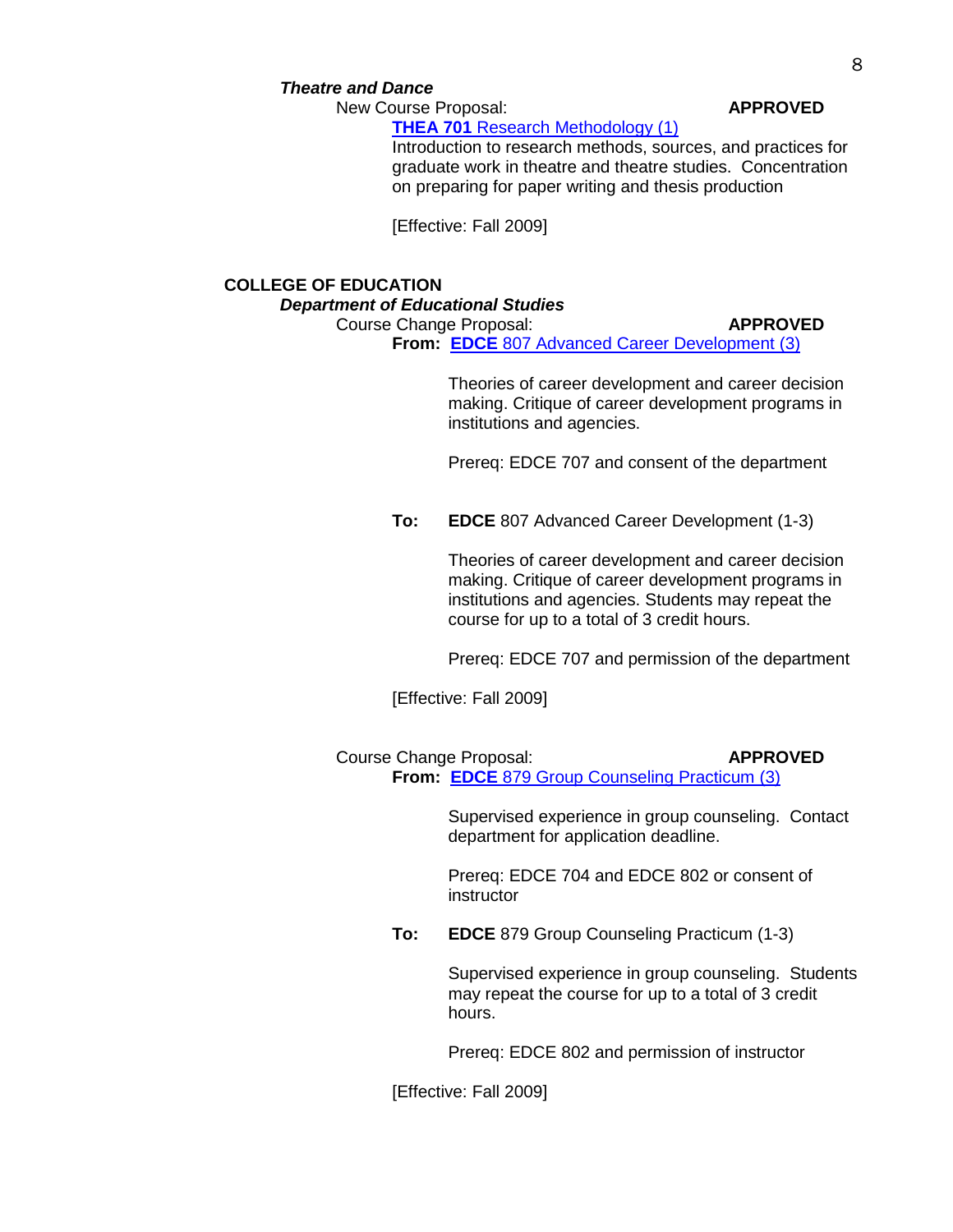## *Department of Instruction and Teacher Education*

# Curriculum and Bulletin Change: **APPROVED**

## M.Ed. in Early [Childhood Education](http://gradschool.sc.edu/gradcouncil/curricula/CBC%20Master)

- 1. The proposed catalogue change requiring EDTE 779 or EDTE 776 addresses the NCATE Standard 4 as ratified in 2007 that requires accredited programs to provide "experiences [that] help candidates confront issues of diversity that affect teaching and student learning and develop strategies for improving student learning and candidates' effectiveness as teachers."
- 2. EDEC 745 is most appropriate for teachers in primary classrooms. It is less appropriate and applicable to the work of infant/toddler specialists, agency personnel, and other Early Childhood masters students therefore we propose deleting EDEC 745 as a required course.

[Effective: Fall 2009]

## **SCHOOL OF MUSIC**

Course Change Proposal: **APPROVED**

## **From: MUSC 734** [Ensemble \(1\)](http://gradschool.sc.edu/gradcouncil/curricula/CCP%20MUSC%20734.pdf)

Experience in a musical ensemble such as orchestra, graduate chorus, or jazz. Repeatable for credit. Suffixes: A-symphonic band; B-wind ensemble; Cgraduate vocal; D-percussion; E-Left Bank jazz; Lguitar; O-opera chorus; S-symphony orchestra; Tconcert choir; U-opera orchestra; V-chamber orchestra.

## **To: MUSC 734 Ensemble (0-1)**

Experience in a musical ensemble such as orchestra, graduate chorus, or jazz. Repeatable for credit. Suffixes: A-symphonic band; B-wind ensemble; Cgraduate vocal; D-percussion; E-Left Bank jazz; Lguitar; O-opera chorus; S-symphony orchestra; Tconcert choir; U-opera orchestra; V-chamber orchestra.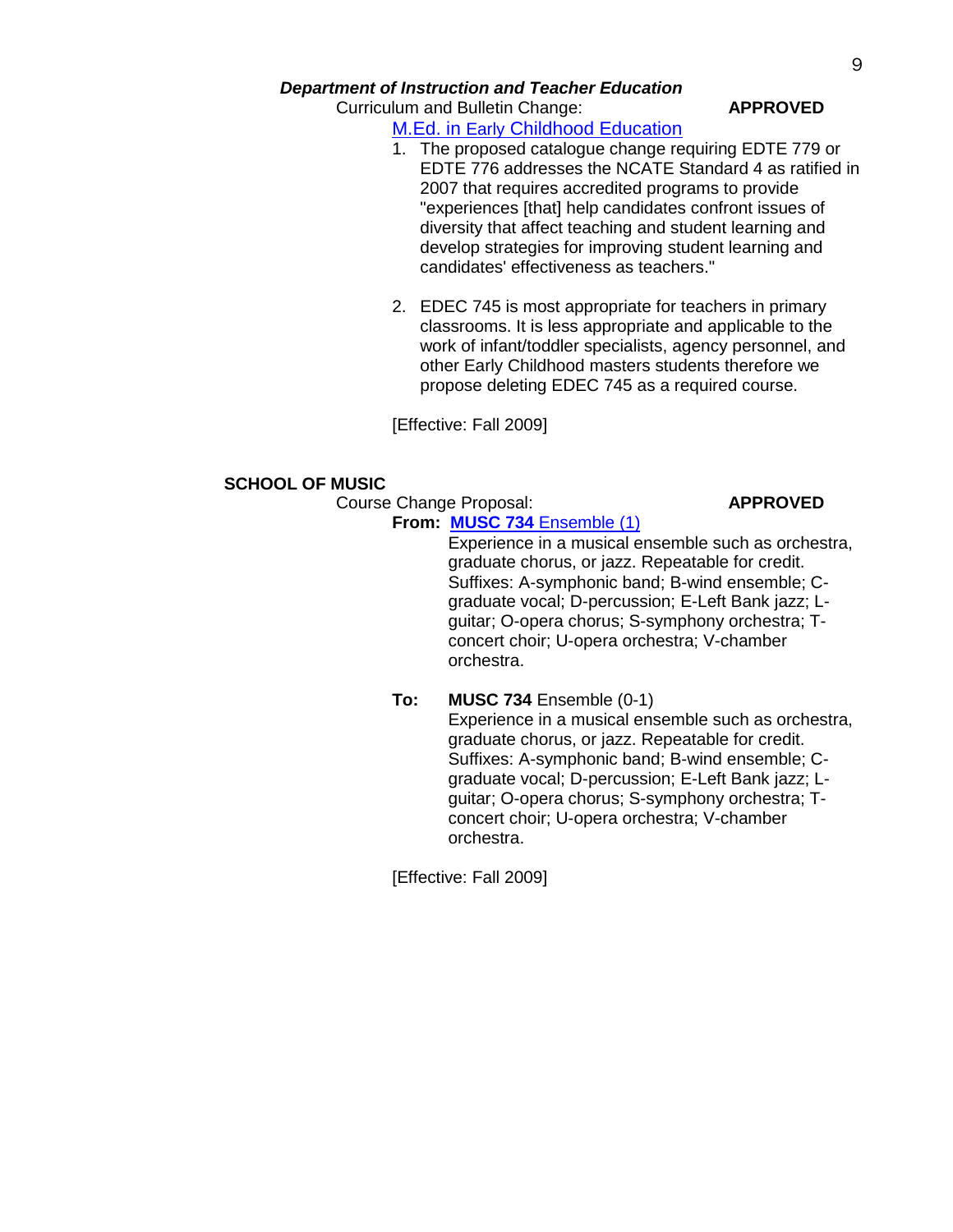Course Change Proposal: **APPROVED**

## **From: MUSC 735** [Chamber Music](http://gradschool.sc.edu/gradcouncil/curricula/CCP%20MUSC%20735.pdf) (1)

Experience in a small musical ensemble such as a string quartet or woodwind quintet. Repeatable for credit. Suffixes: A-woodwinds; B-brass; Ccontemporary music; D-percussion; I-strings; J-jazz combo; P-piano; R-accompanying

## **To: MUSC 735** Chamber Music (0-1) Experience in a small musical ensemble such as a string quartet or woodwind quintet. Repeatable for credit. Suffixes: A-woodwinds; B-brass; Ccontemporary music; D-percussion; I-strings; J-jazz combo; P-piano; R-accompanying

[Effective: Fall 2009]

## Course Change Proposal: **APPROVED**

**From: MUSC 755** [Renaissance Music](http://gradschool.sc.edu/gradcouncil/curricula/CCP%20MUSC%20755.pdf) (3) Music from ca. 1300 to the early Baroque. Vocal and instrumental forms, national schools, instruments and performance practices.

## **To: MUSC 755** Renaissance Music (3)

Music from 1400 to 1600, including an introductory study on polyphonic styles of the later Medieval period; evolution of musical styles within the context of Renaissance Western European culture.

[Effective: Summer 2009]

## Course Change Proposal: **APPROVED**

**From: MUSC 756** [Music of the Baroque](http://gradschool.sc.edu/gradcouncil/curricula/CCP%20MUSC%20756.pdf) (3) Music from 1600 to 1750 including Monteverdi and Schütz through Handel and Bach.

**To: MUSC 756** Music of the Baroque (3) Music from 1600 to 1750 including representative composers from Monteverdi's generation through Bach and Handel.

[Effective: Summer 2009]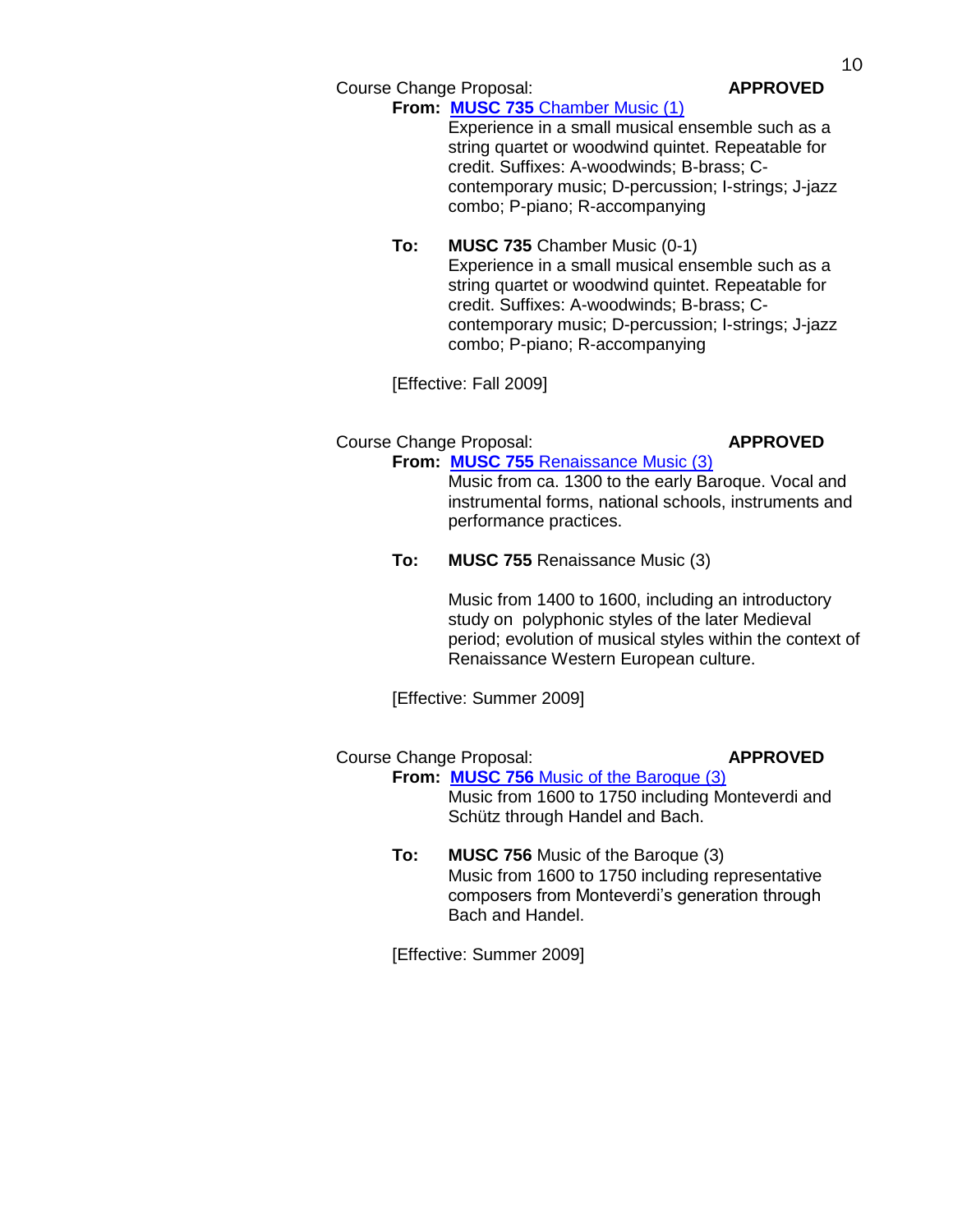Course Change Proposal: **APPROVED**

**From: MUSC 757** [Music of the Classical Period](http://gradschool.sc.edu/gradcouncil/curricula/CCP%20MUSC%20757.pdf) (3)

The works of Haydn, Mozart, and Beethoven; the music of their predecessors and contemporaries; the characteristics of the Viennese Classical style.

**To: MUSC 757** Music of the Classical Period (3) The works of Gluck, Haydn, Mozart, Beethoven, and their contemporaries; formation of the "Viennese" Classical idiom and its most important forms and genres.

[Effective: Summer 2009]

## Course Change Proposal: **APPROVED From: MUSC 758** [Romantic Music](http://gradschool.sc.edu/gradcouncil/curricula/CCP%20MUSC%20758.pdf) (3)

The music of the 19th and early 20th centuries; the relationship of music to other arts in works such as Schubert's songs, Wagner's drams, or Berlioz's program symphony.

**To: MUSC 758** Romantic Music (3) Music of the nineteenth and early twentieth centuries; the relationship of music to other arts; works from Schubert and Rossini to Mahler, Strauss, and Debussy.

[Effective: Summer 2009]

## Course Change Proposal: **APPROVED**

## **From: MUSC 759** [Music of the Twentieth Century](http://gradschool.sc.edu/gradcouncil/curricula/CCP%20MUSC%20759.pdf) (3)

Music from 1900 to the present. Major trends in contemporary music.

**To: MUSC 759** Music Since 1900 (3) Music from the early twentieth century to the present; major trends in contemporary music.

[Effective: Summer 2009]

## **COLLEGE OF SOCIAL WORK**

Course Change Proposal: **APPROVED** 

**From: SOWK 792** [Research Data Analysis \(3\)](http://gradschool.sc.edu/gradcouncil/curricula/CCP%20SOWK%20792.pdf)

Statistical analysis of social work data.

**To: SOWK 792** Evaluation of Social Work Practice (3) Examines a number of single-system designs that can be used to evaluate practice or practice interventions with clients.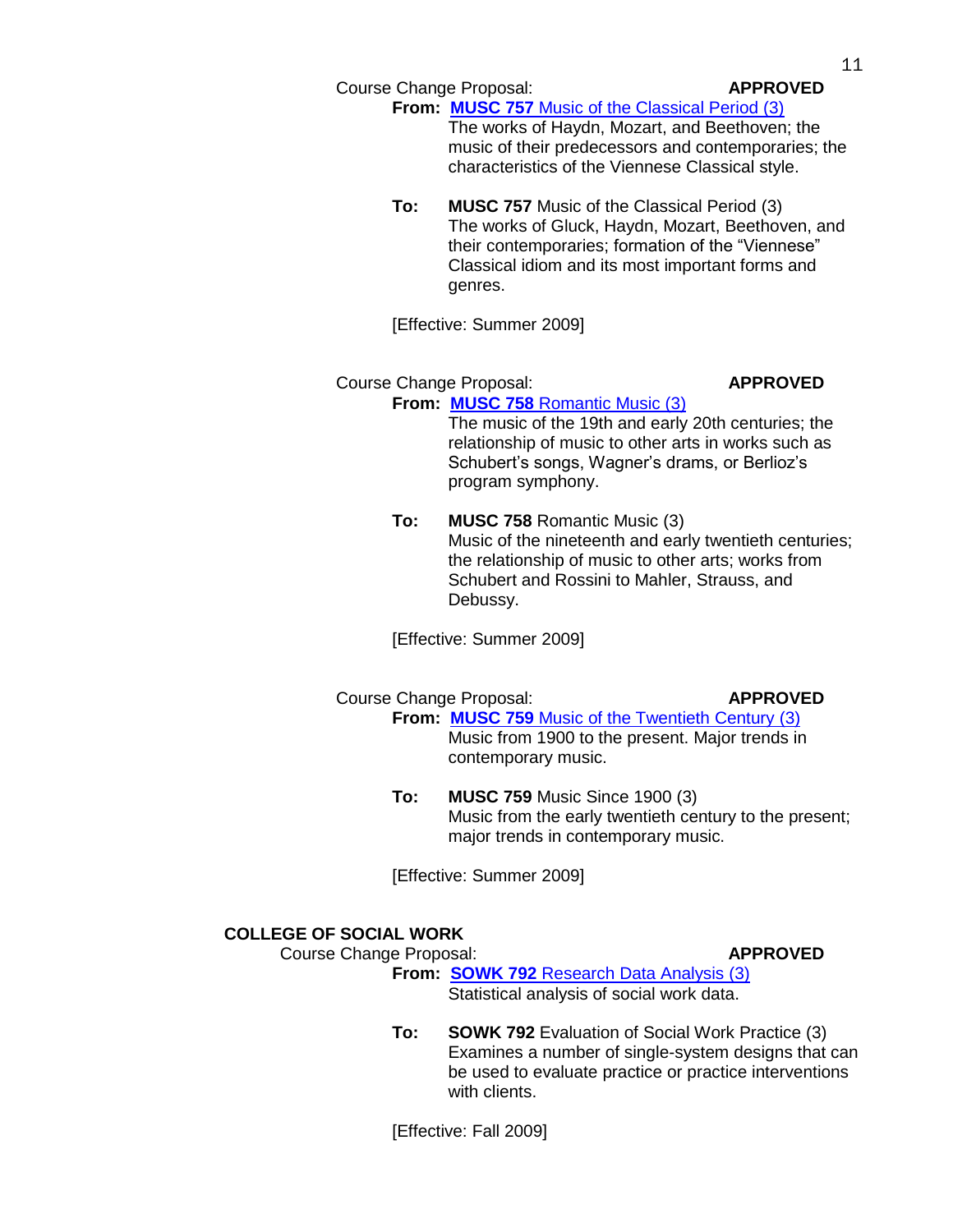### Course Change Proposal: **APPROVED**

**From: SOWK 793** [Evaluation Research in Social Work \(3\)](http://gradschool.sc.edu/gradcouncil/curricula/CCP%20SOWK%20793.pdf) Methods of evaluating social work practice.

**To: SOWK 793** Evaluation of Social Work Programs (3) Examines methods that can be used to evaluate social work programs, policies, and practice.

[Effective: Fall 2009]

## Curriculum and Bulletin Change: **APPROVED**

[Social Work Advanced Courses](http://gradschool.sc.edu/gradcouncil/curricula/CBC%20Advanced%20Courses%20for%20Social%20Work.pdf)

For the past several years students in both advanced practice concentrations have taken the same evaluation course, SOWK 793. The faculty has determined that it is difficult to deliver a single course that meets the needs of both sets of students. The faculty has voted to make SOWK 793 a requirement only for students in advanced practice with organizations and communities concentration, and to replace SOWK 793 with SOWK 792 for students in advanced practice with individuals, families and groups concentration. SOWK 792 has been revised to focus on the use of single system designs and related analyses and meets the needs of students in the IFG concentration. SOWK 793 uses group designs to evaluate programs, policies and practice and meets the needs of students in the OC concentration. Names and descriptions of both courses have been updated to reflect the revised content.

[Effective: Fall 2009]

## **MOORE SCHOOL OF BUSINESS**

Curriculum and Bulletin Change: **APPROVED**

### [Master of Human Resources](http://gradschool.sc.edu/gradcouncil/curricula/CBC%20Master%20of%20Human%20Resource%20Program.pdf)

Feedback from the advisory board for our Master of Human Resource program suggests that there is demand for a program that would allow working professionals to obtain a degree in the human resources field on a part-time basis through a combination of live and distance approaches. Further, limited alternatives exist within the marketplace to meet this demand. The bulletin change proposed specifies that students considering the Master of Human Resource degree may apply to our traditional full-time track or to a parttime track, which will be conducted via both live and distance education approaches. While curriculum and course content will be the same across both tracks, applications to the fulltime track will be considered separately from applications to the part-time track.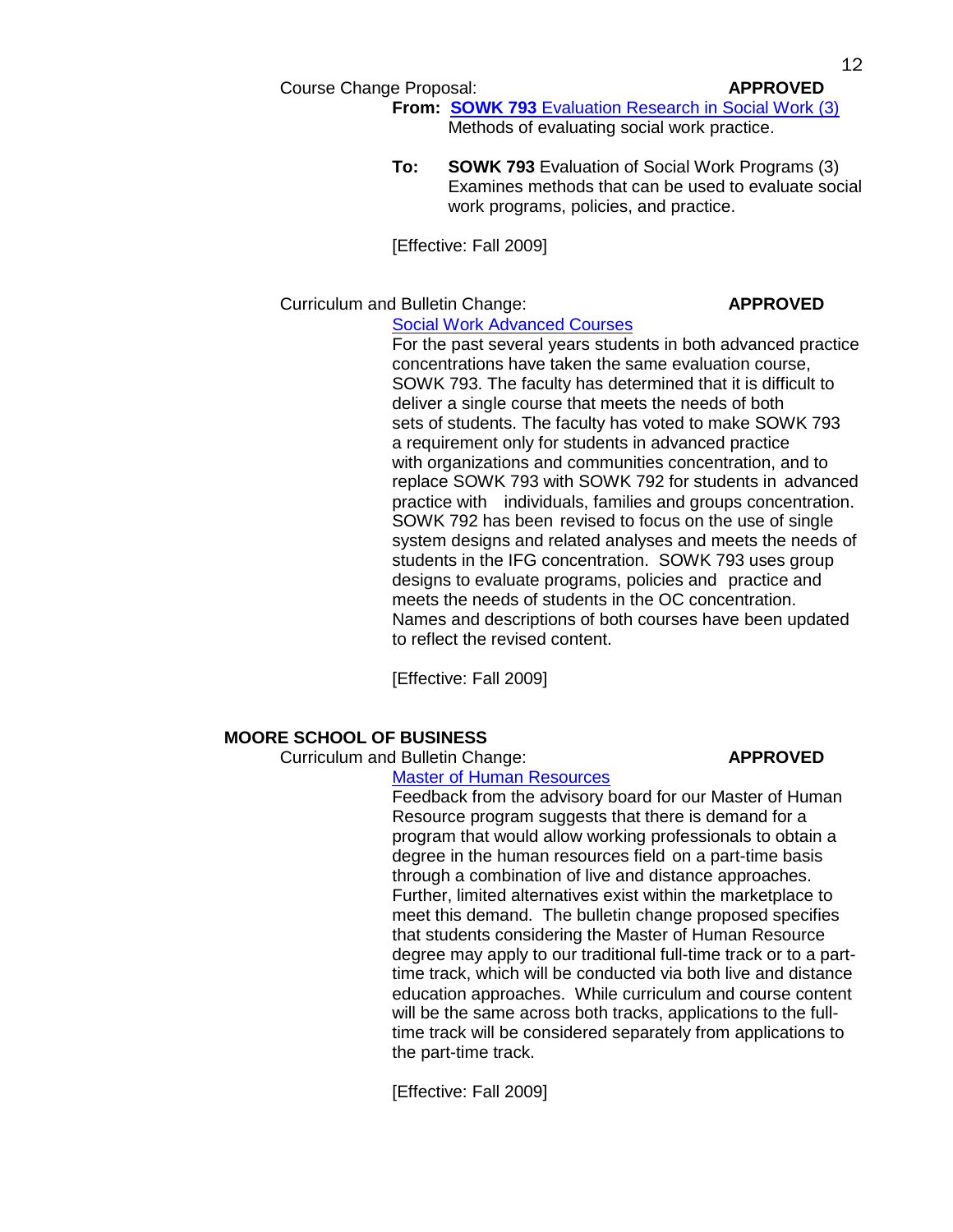11. **Report of Science, Math, and Related Professional Programs Committee** (Mike Wyatt)

## **ARNOLD SCHOOL OF PUBLIC HEALTH**

## *Exercise Science*

New Course Proposal: **APPROVED** 

**EXSC 787 Research Methods and Design for Exercise** [Science \(3\)](http://gradschool.sc.edu/gradcouncil/curricula/NCP%20EXSC%20787.pdf)

The major goal of this course is to provide an in-depth examination of research concepts, terminology, experimental and non-experimental designs, internal and external validity, methods for establishing causality, and application of design to test hypothesis in research of exercise science-related outcomes.

[Effective: Fall 2009]

## *Health Promotion, Education, and Behavior*

Course Change Proposal: **APPROVED**

## **From: HPEB 798** [Public Health Practicum \(3\)](http://gradschool.sc.edu/gradcouncil/curricula/CCP%20HPEB%20798A.pdf)

Performance of a limited work or service project in a public need setting, pursuit of planned learning objectives related to previously identified aspects of the student's chosen role. Self-monitoring and regular seminars focusing on learning accomplishments.

## **To: Delete Course**

The bulletin listing does not reflect the two-semester sequencing of the course. Recently, we have structured the practicum experience to ensure that students engage in more extended review and synthesis of their MPH experience, and in more thoughtful planning for their practicum fieldwork. The current HPEB practicum takes place over two semesters, with the fieldwork experience following the seminar work.

[Effective: Fall 2009]

## New Course Proposal: **APPROVED**

**HPEB 798 A** [Public Health Practicum Seminar \(3\)](http://gradschool.sc.edu/gradcouncil/curricula/NCP%20HPEB%20798A.pdf) Synthesis and application of MPH competencies for professional development, culminating in a practicum fieidwork contract.

Prereq: HPEB 700, 701, 702, 707, 710, 748 Enrollment Information: Pass/Fail [Effective: Fall 2009]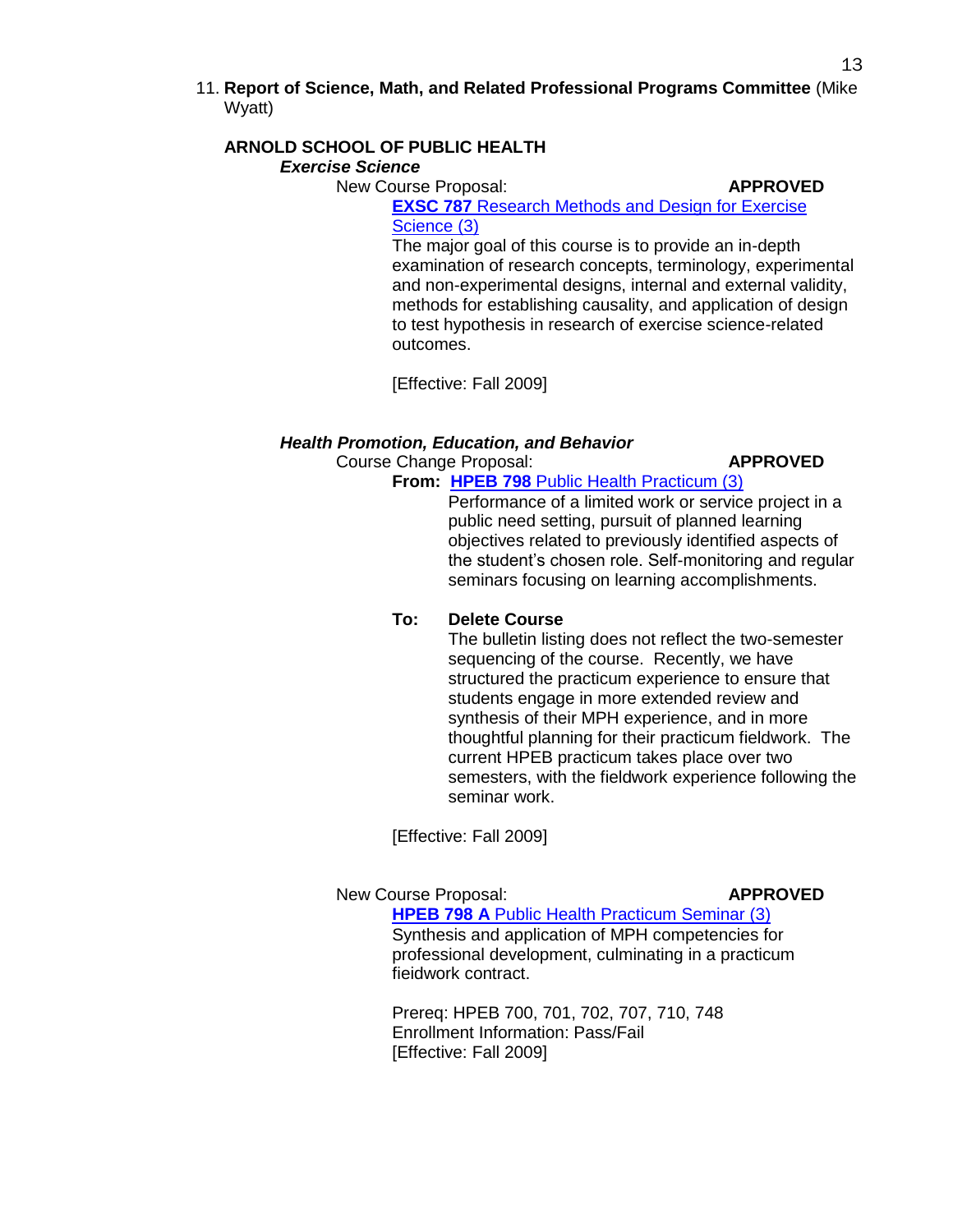New Course Proposal: **APPROVED**

**HPEB 798 B** [Public Health Practicum Fieldwork \(1-3\)](http://gradschool.sc.edu/gradcouncil/curricula/NCP%20HPEB%20798B.pdf)

Performance of a limited work or service project in a public need setting, pursuit of planned, learning objectives related to previously identified aspects of the student's chosen role.

Prereq: HPEB 798A Enrollment Information: Pass/Fail [Effective: Fall 2009]

## *Health Services Policy and Management*

New Course Proposal / Technology-Assisted Instruction Delivery Proposal: **APPROVED**

**HSPM 726** [Applied Public Health Law for Administrators \(3\)](http://gradschool.sc.edu/gradcouncil/curricula/NCP%20HSPM%20726.pdf) Course addresses the significant legal and ethical issues in Public Health practice; basis for Public Health actions, authorities and limitations; role of the three branches of government in Public Health protection.

[Effective: Fall 2009]

## **SCHOOL OF MEDICINE**

## *Cell and Developmental Biology and Anatomy*

Curriculum and Bulletin Change: **APPROVED**

[Cell and Developmental Biology and Anatomy](http://gradschool.sc.edu/gradcouncil/curricula/CBC%20Cell%20and%20Developmental%20Biology%20and%20Anatomy.pdf) Department name change. The department of Cell and Developmental Biology and Anatomy is now known as Cell Biology and Anatomy. This name change was approved by the Board of Trustees in June of 2008.